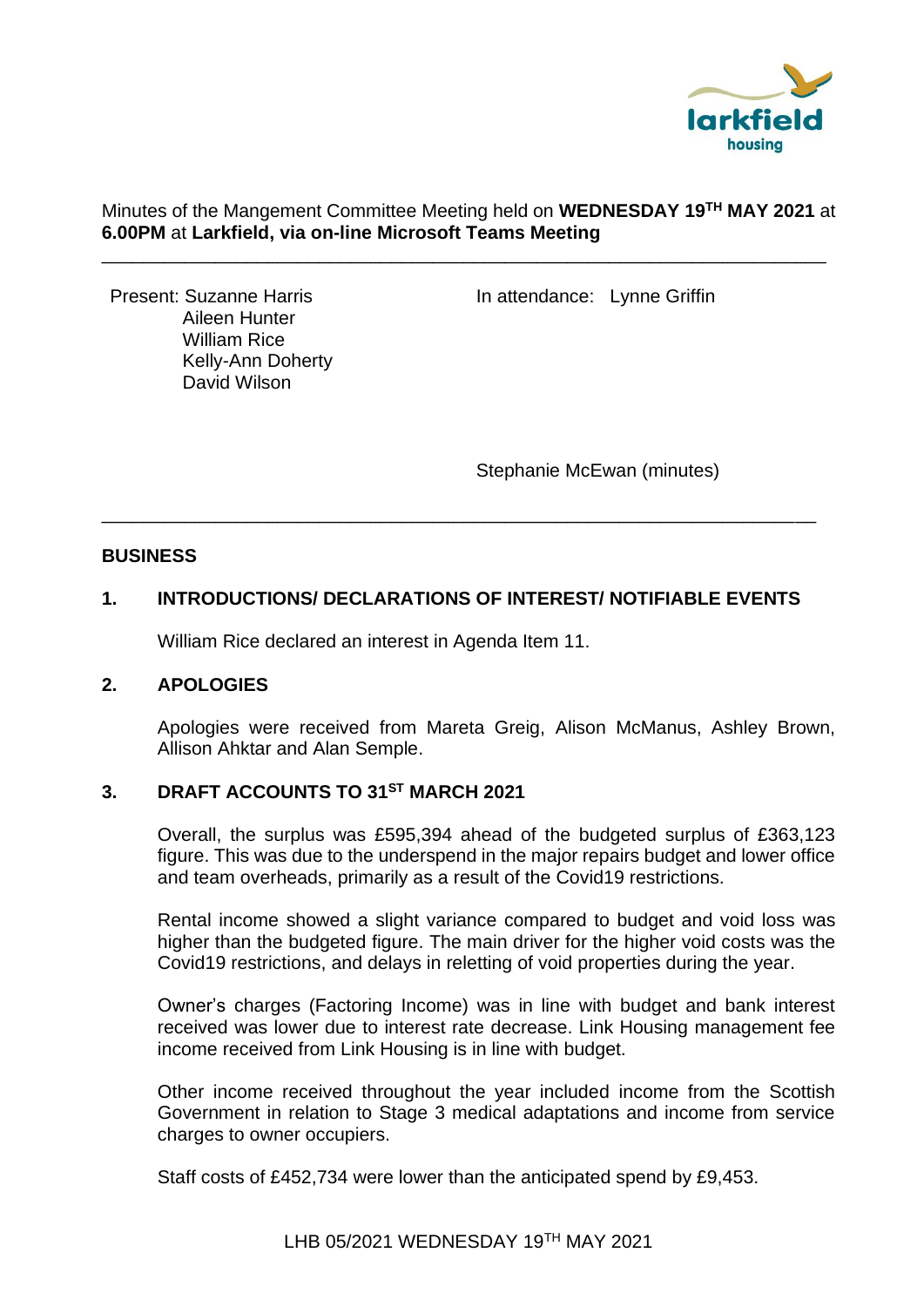Reactive maintenance was under budget by £45,352. The void repair budget was underspent by £54,596 whilst the reactive repair budget was £9,243 overspent.

Major repairs of £147,683 was £16,125 less than budget. The Major repairs programme had been delayed due to Covid19 restrictions during the year which was causing lower spend to date. Capitalised repairs amounted to £72,193 against a budget of £225,592.

Bad debts written off and provided for was £6,461 lower than budget for the year.

Overall operating expenditure was £184,063 lower than budgeted expenditure of £1,546,551, largely due to the Covid19 restrictions throughout the year.

## **4. APPROVAL OF THE MINUTES OF THE MEETING HELD ON 10TH MARCH 2021**

The Minutes of the meeting held on WEDNESDAY 10TH MARCH 2021 were approved with no amendments:

Moved: Aileen Hunter Seconded: William Rice

## **5. MATTERS ARISING FROM THE MINUTES OF THE MEETING HELD ON 10TH MARCH 2021**

## **5.1 COMMITTEE ACTION REGISTER**

It was noted that the annual Insurance Contract Renewal process had concluded, and a new insurance schedule was now in place from 28th April 2021.

All Committee members were required to sign up to Link's acceptable use policy in relation to the use of the new members extranet site/portal and members should receive their iPads in July.

## **6. (i) MEMBERS EXPENSES 2020/21**

The Committee noted the report.

## **(ii) GIFTS & HOSPITALITY RECEIVED 2020/21**

The Committee noted the report.

## **(iii) GIFTS & HOSPITALITY GIVEN 2020/21**

The Committee noted the report.

## **7. HEALTH & SAFETY SUB COMMITTEE MEETING 3RD MARCH 2021**

The Committee noted the minute of meeting.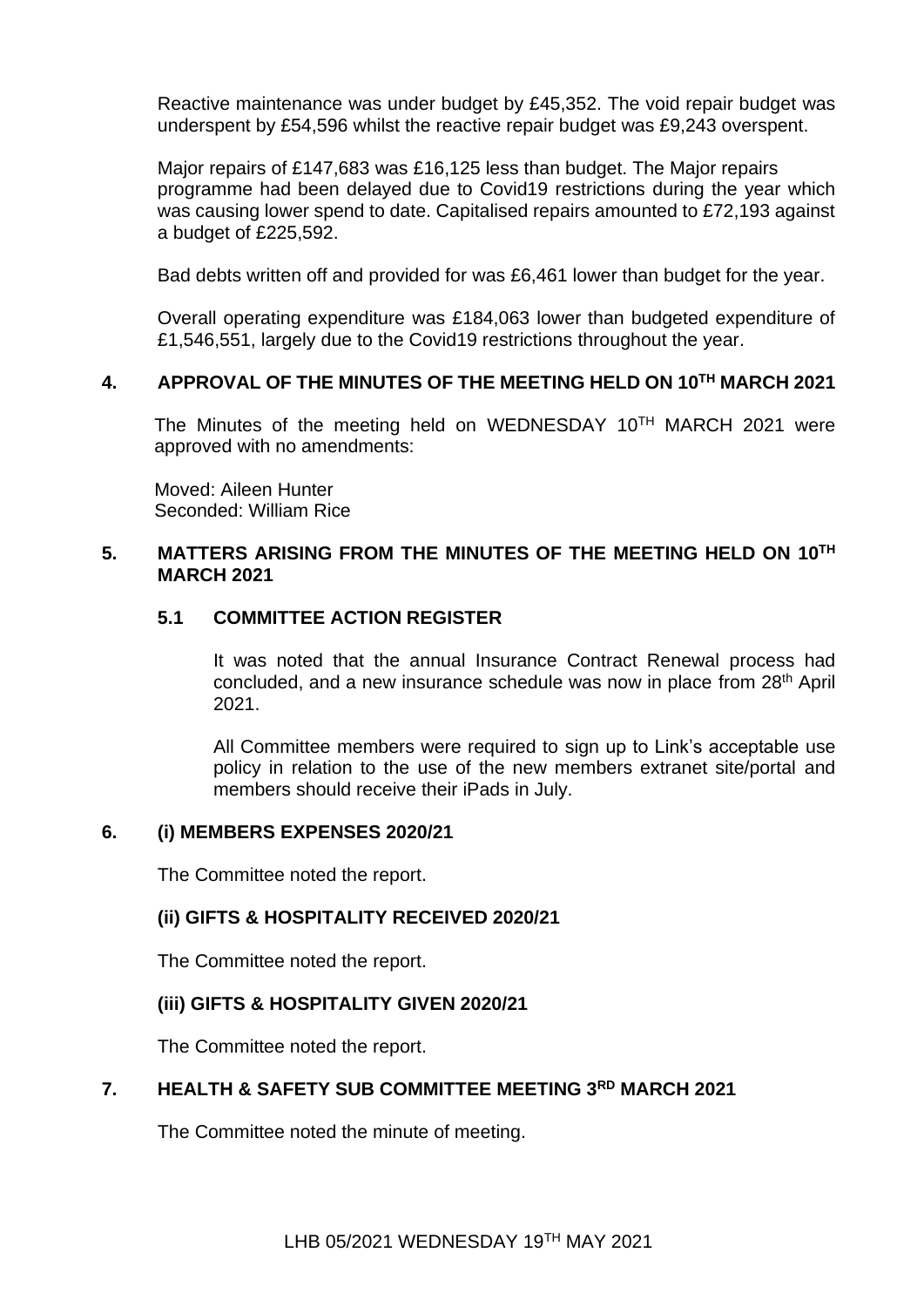# **8. KPI PERFORMANCE REPORT (QUARTER 4) 2020/21**

The Committee noted the report and performance for Q4 2020/21.

## **9. COMPLIANTS PERFORMANCE REPORT (QUARTER 3 & QUARTER 4) 2020/21**

The Committee noted the following from the report: –

- The number of complaints recorded for the year (during Quarter 3 and Quarter 4) remain low and may be because of the Covid-19 pandemic situation and changes to the service provision during "lockdown"
- No Stage 2 complaints received during the period.

## **10. LARKFIELD ABSENSE MONITORING STATISTICS**

Members discussed the report and noted that the sickness absence rate for the 12 month period was 0.57%. The absence rates for the period were largely attributable to a number of short- term absences and covid-19 related absences. There were no long-term absences over the twelve-month period.

Eight employees (67%) of Larkfield Housing Association employees had no sick days during the 12-month period.

## **11. WIDER ROLE SERVICES - END OF YEAR OUTCOMES REPORT**

The Management Committee discussed the end of years outcomes report and noted the encouraging outcomes for the year across the projects .

## **12. HOUSING TO 2040 SCOTTISH GOVERNMENT DOCUMENT**

The Management Committee noted the summary of the Scottish Government's Housing to 2040 vision and road map.

### **13. HOUSING MANAGEMENT & MAINTENANCE SUB COMMITTEE MEETING 21ST APRIL 2021**

The Management Committee unanimously approved the following recommendations from the Housing Management & Maintenance Sub Committee :

- Proposed Lettings Plan 2021/22
- Proposed Tenant Participation Action Plan (2021/22)
- Proposed changes to the Prevention of Arrears & Debt Management **Policy**
- The appointment of MP Group to carry out render upgrade works to 55. 57, 67 & 78 Banff Road & 1, 11 Banff Place.
- The appointment of Bell Group to carry out external decoration works to Wimpey No Fines stock houses and flats.
- Proposed planned maintenance programme of works for 2021/22.